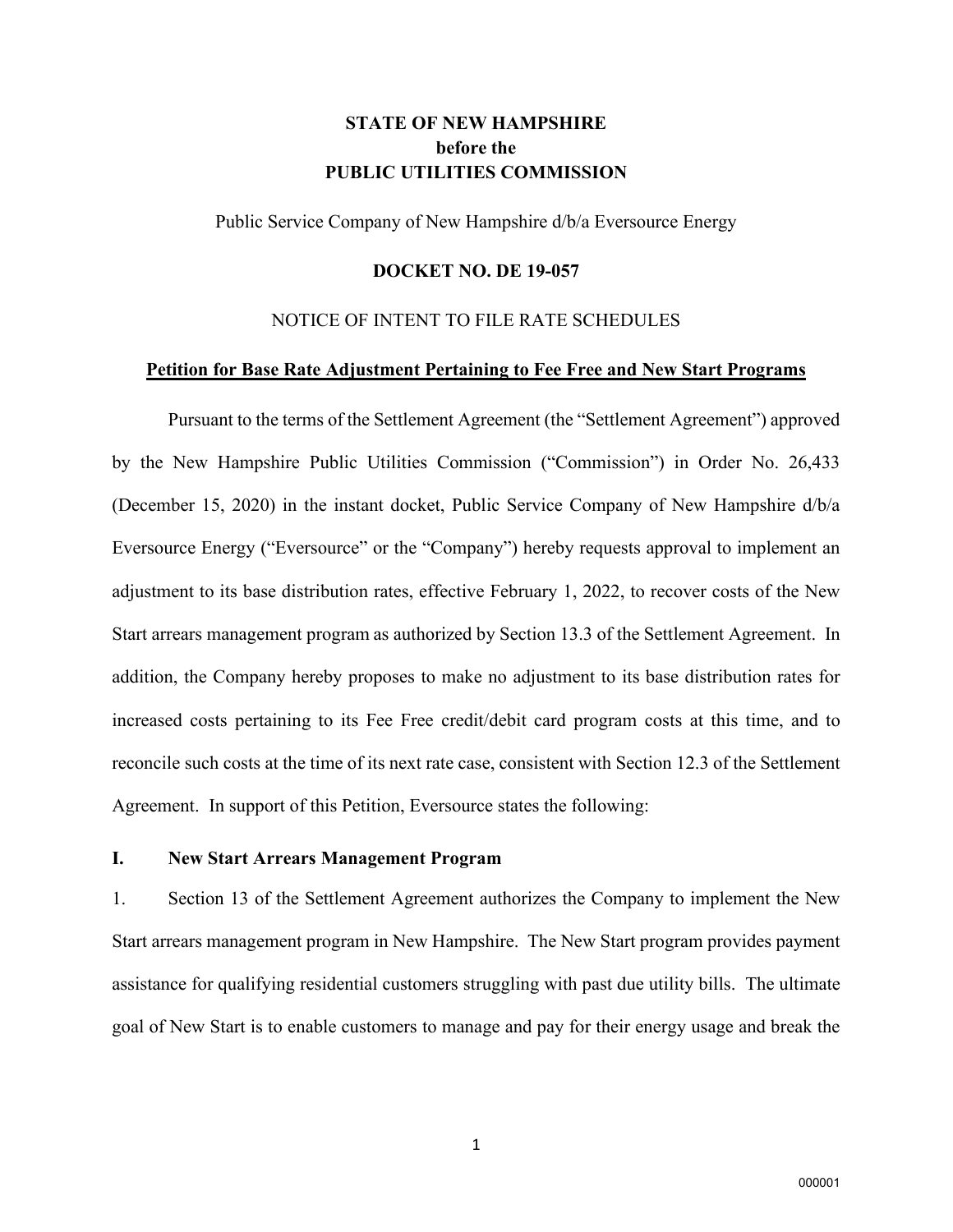cycle of building arrears, being disconnected and carrying debt, while, at the same time, enabling the utility control the costs associated with collection activities on these accounts.

2. Section 13.4 and Appendix 7 of the Settlement Agreement set forth the general framework for design of the New Start program, which was substantially consistent with the Company's initial proposal in the rate case. Additionally, Section 13.5 provided that the Company would convene a stakeholder group to develop a comprehensive program design and to assist in the long-term monitoring and evaluation of the program. The Company convened the stakeholder group as required, the group filed a report of its efforts on April 15, 2021, and that report was adopted by the Commission by a letter dated June 1, 2021.

3. Relative to the costs of the New Start program, Section 13.2 of the Settlement Agreement allowed Eversource to include \$340,000 of program start-up costs in base rates annually beginning January 1, 2021, subject to reconciliation at the time of the Company's next rate case. Such costs were intended to cover the necessary IT program changes required to implement the New Start program, which was targeted to occur in the first quarter of 2022.

4. Additionally, Section 13.3 of the Settlement Agreement authorizes the Company to recover \$1,077,356 in base distribution rates annually as of February 1, 2022, subject to reconciliation at the time of the Company's next rate case, with carrying charges on the over- or under-recovered balance, to fund a reserve account for funds collected through rates for the New Start program. Section 13.3 states: "[t]estimony and supporting materials relating to implementing this adjustment to base rates shall be included in the materials submitted with the Company's SCRC filing for effect on February 1, 2022." This Petition, including the supporting testimony and attachments, constitutes the Company's request to implement recovery of the \$1,077,356 in base distribution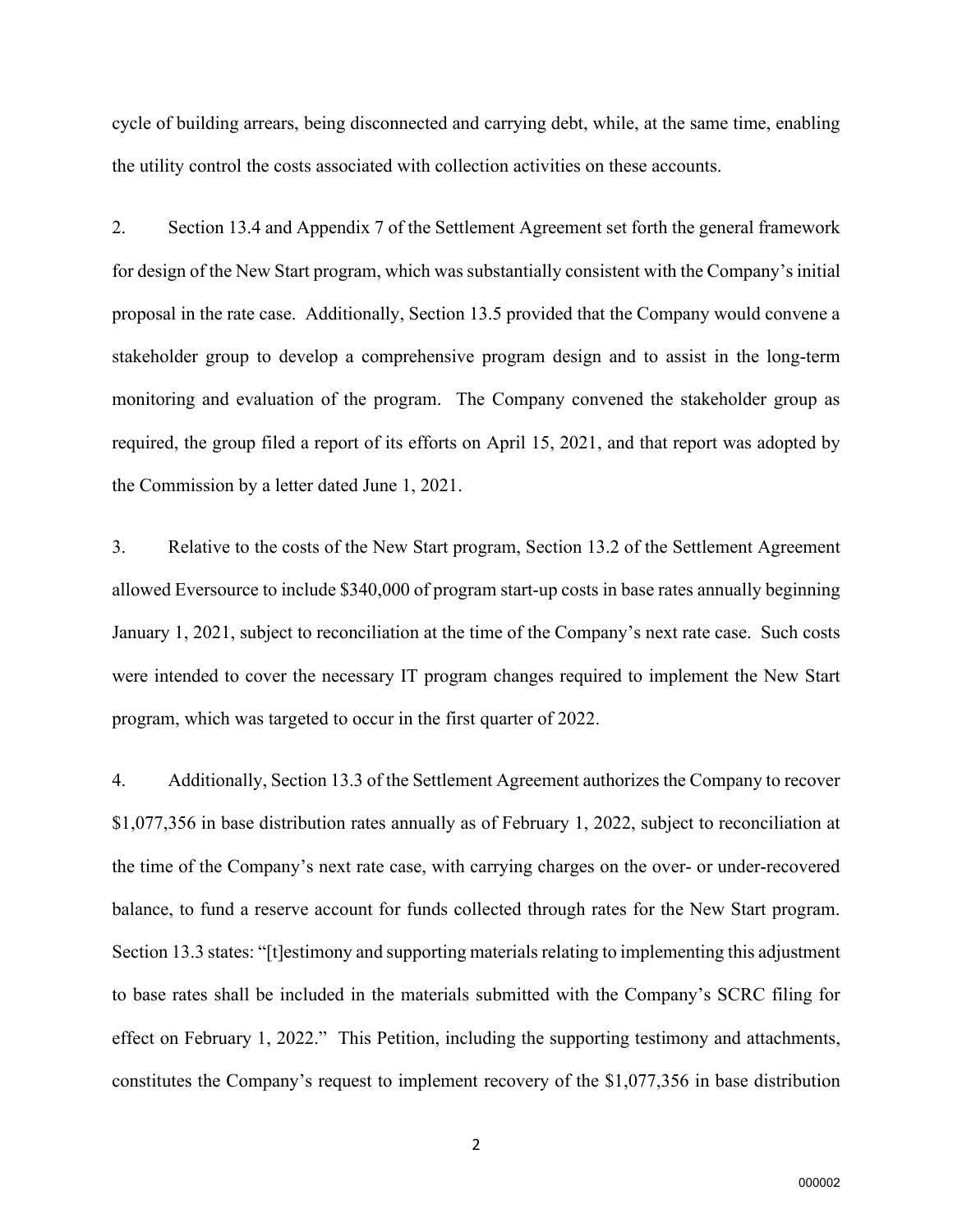rates annually as of February 1, 2022, as authorized by Section 13.3. The New Start program is described in more detail in the testimony and attachments of Company witness Theresa Washington.

## **II. Fee Free Credit/Debit Card Payment Program**

1. Section 12 of the Settlement Agreement authorized the Company to implement a "fee free" option through its payment processing vendor that would allow customers to pay their monthly bills with a credit/debit card without incurring a transaction fee. The program was proposed to meet customer needs and expectations by eliminating the transaction fee for certain credit and debit card payments and to recover the cost of this arrangement through base distribution rates. The estimated costs for implementing the program were based upon the volume of expected transactions in the years following implementation.

2. Section 12.2 and Appendix 6 of the Settlement Agreement establish the terms of the Fee Free program, including that the program shall be implemented as an option for residential customers for one-time, rather than recurring, payments; that the Company shall monitor and report on the adoption rate of the program; and shall be based on the updated costs and adoption rates included in Appendix 6.

3. Section 12.3 of the Settlement Agreement authorized the Company to recover \$375,000 of program-related costs in base rates annually beginning January 1, 2021, subject to reconciliation at the time of the Company's next rate case, with carrying charges on the over- or under-recovered balance. Section 12.3 further states "[i]f the actual costs resulting from customers' adoption of the fee free option exceed the \$375,000 allowed in rates in the first year, the Company shall increase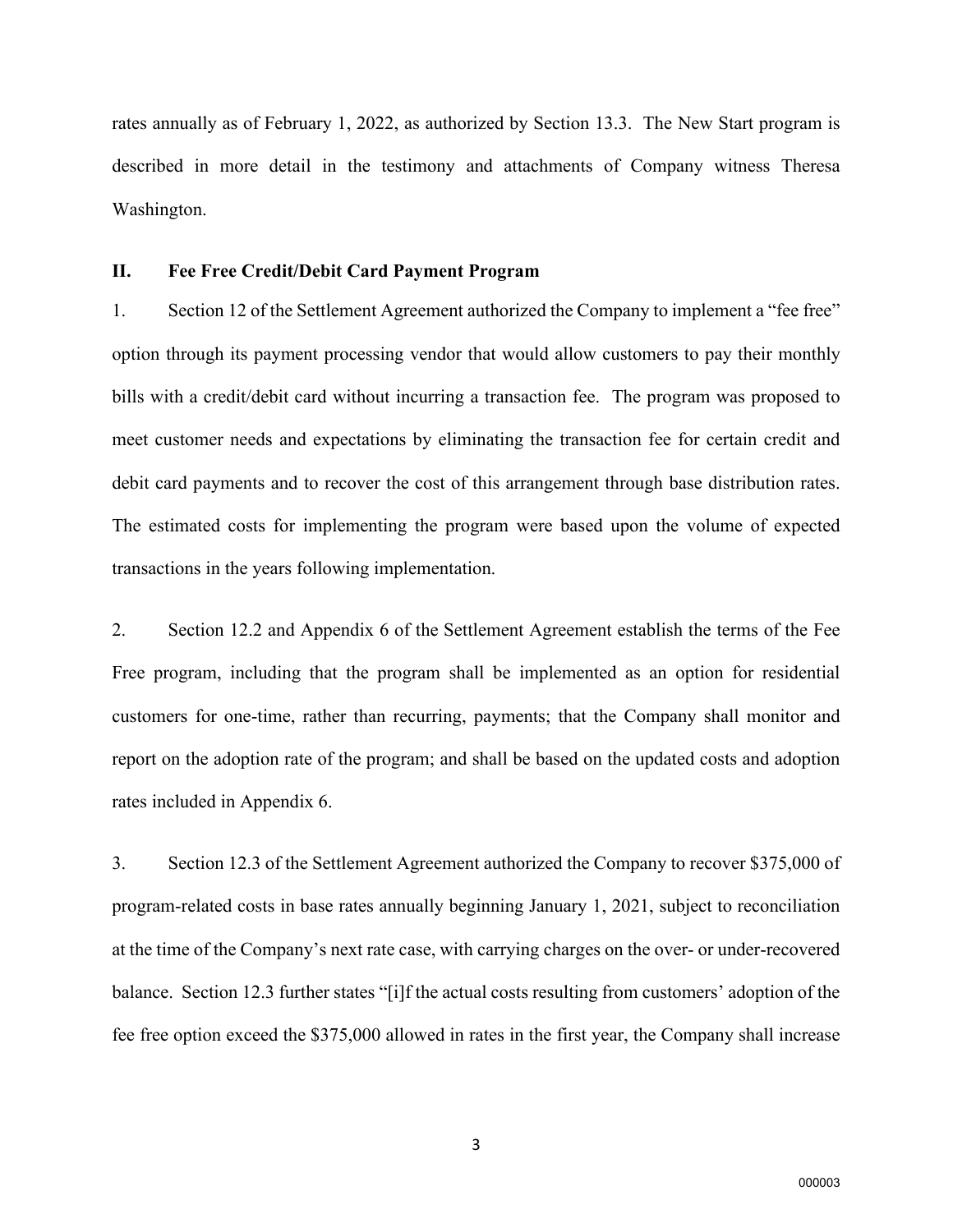the amount in rates to an amount reflecting the estimated cost, but not more than \$520,500, effective February 1, 2022."

4. As described in the attached testimony of Company witness Christopher G. Kishimoto, the Fee Free program was implemented as anticipated on February 11, 2021. Based upon the actual and projected first-year participation rates, the Company anticipates that the costs will exceed the projected first year estimate of \$375,000 by less than \$20,000, and remain below the cap. Given the relatively small amount by which program costs are anticipated to exceed the existing recovery amount, the Company proposes to make no adjustment to its base distribution rates for increased costs pertaining to its Fee Free credit card program costs at this time and to reconcile such costs at the time of its next rate case, consistent with Section 12.3 of the Settlement Agreement. Additionally, as explained in the accompanying testimony of Mr. Kishimoto, the Company is not proposing any changes to the Fee Free program at this time.

#### **III. Cost Recovery and Bill Impacts**

1. As indicated above, the Company proposes to implement recovery of the New Start program costs, as authorized by Section 13.3 of the Settlement Agreement, commencing as of February 1, 2022.

2. In addition to the testimony and supporting materials identified above, the Petition also includes the joint testimony of Erica L. Menard and Jennifer A. Ullram on the proposed rate recovery and bill impacts related to such costs. Further, their testimony demonstrates that the rate adjustments requested by the Company in this filing are just and reasonable and in the public interest.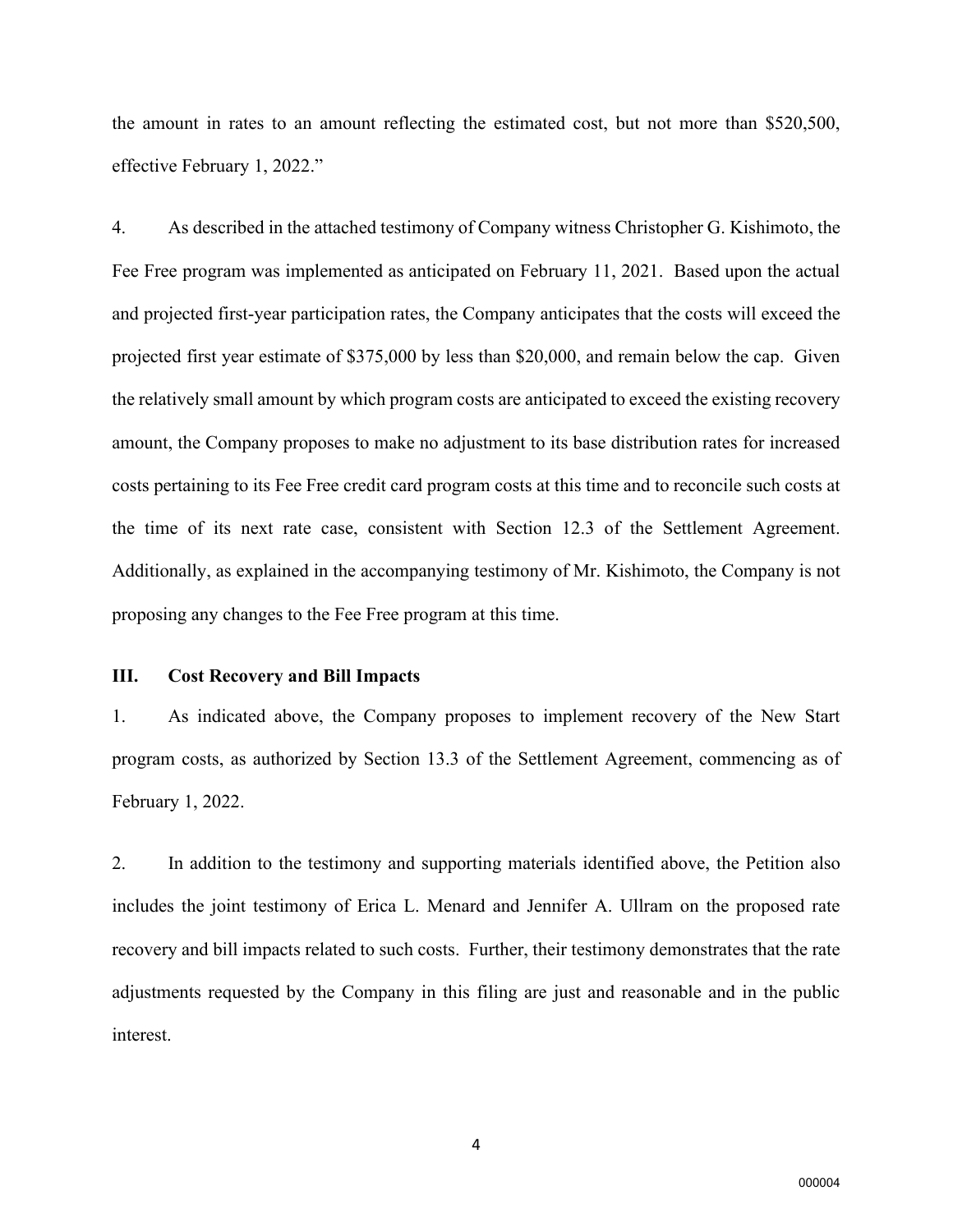**WHEREFORE**, Eversource respectfully requests that the Commission:

A. Grant the Company's request to implement recovery of \$1,077,356 as authorized

by the Settlement Agreement;

B. Schedule a hearing expeditiously and approve the Petition no later than January 24,

2022 for a February 1, 2022 rate effective date; and

C. Order such further relief as may be just and equitable.

Respectfully submitted,

**Public Service Company of New Hampshire d/b/a Eversource Energy** By Its Attorney

Jessica Buns Katster  $\mathcal{L}_\mathcal{L}$  , and the set of the set of the set of the set of the set of the set of the set of the set of the set of the set of the set of the set of the set of the set of the set of the set of the set of the set of th

Jessica Buno Ralston, Esq. #269115 Keegan Werlin LLP 99 High Street, Suite 2900 Boston, MA 02110 (617) 951-1400 jralston@keeganwerlin.com

Dated: December 15, 2021